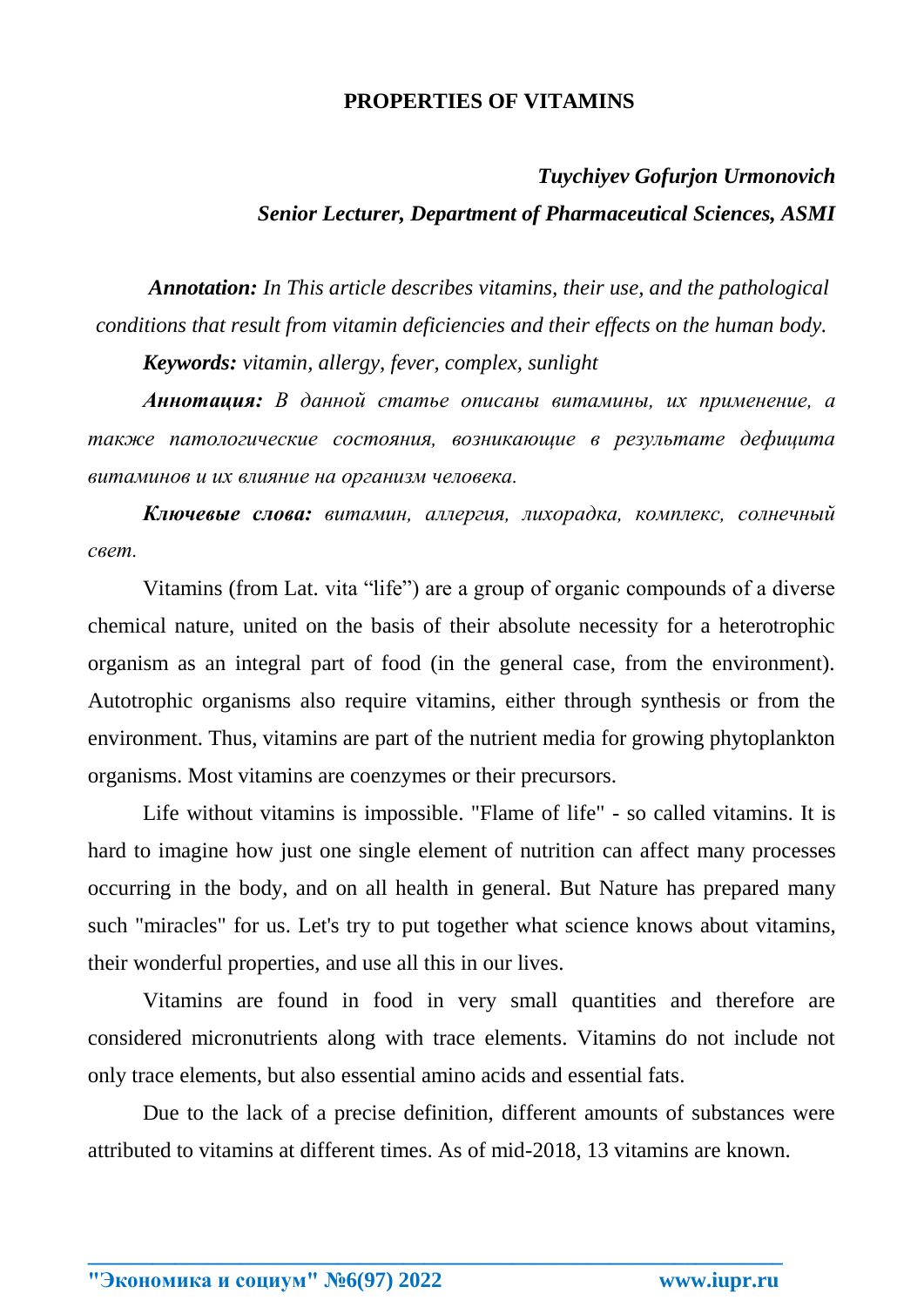Some information about vitamins that we are accustomed to in everyday life, in fact, turn out to be incorrect. Therefore, before you start taking it, you need to study both common misconceptions and useful facts about vitamins.

Lots of vitamins - always useful. You can often hear the opinion that the more vitamins you take, the better. In reality, this turns out not to be the case. Interesting facts about vitamins confirm that it is important to strictly observe the necessary dosages. After all, an excess of these substances is sometimes more dangerous than a lack. It is not for nothing that doctors emphasize that beriberi can cause a weakening of the body and various diseases, but in no case do they call for mindlessly absorbing tons of pharmaceutical products. For example, the well-known, useful and seemingly safe vitamin C, interesting facts about which they say, it turns out that its excess is very harmful. It can cause high blood pressure and temperature, impaired kidney function and insomnia, and even reduced insulin production. Based on this, in no case should even the most famous vitamins be abused without thoroughly studying their required dosage.

Allergy to vitamins. A common mistake moms make is diagnosing "vitamin allergy" without testing. Such mothers forget that various flavors, dyes and additives are used in multicomponent vitamin complexes - they are often the cause of allergies.

With proper nutrition, synthetic vitamins are not needed. Properly balanced nutrition with plenty of vegetables and fruits is undoubtedly very good. However, modern fruits and vegetables are not nearly as rich in vitamins as we would like. Due to the depletion of soils and the use of large amounts of fertilizers, they do not fully provide the body with useful substances. Therefore, well-chosen vitamin complexes should be present in every family.

Consider the most essential vitamins and interesting facts about them.

• In vegetables, as you know, a lot of useful substances. However, do not store them for a long time either in the refrigerator or at room temperature, because after a few days the amount of vitamins in them will decrease significantly. Approximately 30%.

**\_\_\_\_\_\_\_\_\_\_\_\_\_\_\_\_\_\_\_\_\_\_\_\_\_\_\_\_\_\_\_\_\_\_\_\_\_\_\_\_\_\_\_\_\_\_\_\_\_\_\_\_\_\_\_\_\_\_\_\_\_\_\_\_**